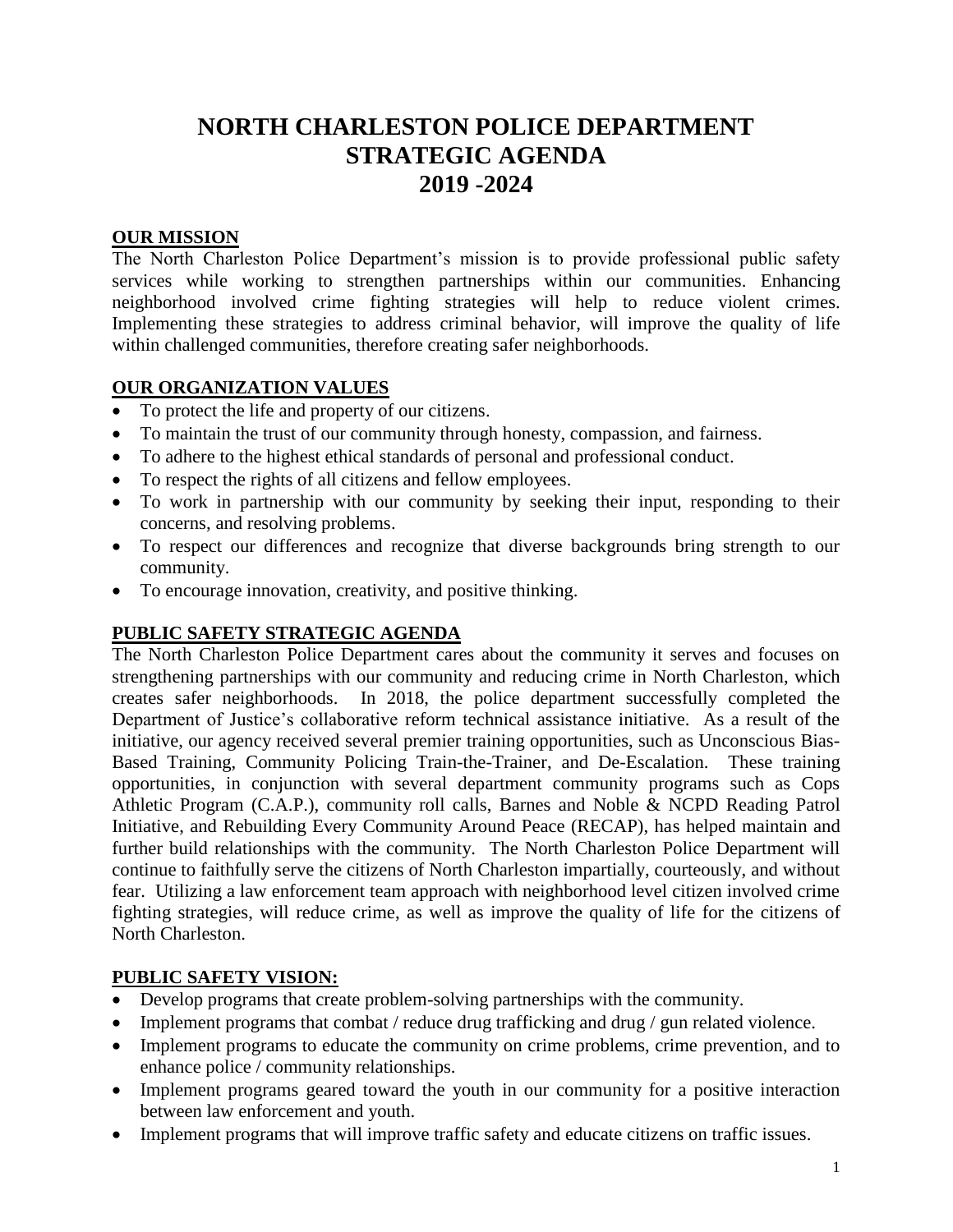#### **HUMAN RESOURCE VISION:**

- Create an organizational culture founded in fairness where supervisors treat the employees they supervise like their number one customer.
- Create a working environment where innovation, creativity, and positive thinking are encouraged.
- Continue to provide a peer support team to assist officers / civilians during times of stress and / or crisis.
- Endeavor to seek qualified applicants with diverse backgrounds in an effort to build a police department that reflects the racial demographics of our community.
- Implement a career development planning process for all departmental employees that will ensure the department has leaders and managers for the future.

#### **FISCAL RESOURCE VISION:**

- Provide the Governing Body with a long-term departmental human resource plan.
- Provide North Charleston Police Department with the best long-term technology solutions, i.e., cameras, vehicles, computers, surveillance systems, etc., to aid in the effectiveness and efficiency of the agency.
- Consistently raise salary ranges by annual Employment Cost Index (ECI) to maintain competitive or marketable salaries.

#### **CENTRAL THEMES FOR THE POLICE DEPARTMENT:**

The Department of Justice (D.O.J.) Police Foundation supported North Charleston Police Department with setting priorities for the technical assistance plan using three initiatives to develop the department's **Strategic Plan.** The three initiatives were: Violent Crimes Reduction and Community Policing, Training / Recruiting / Hiring and Retention, and Data / Technology.

#### • **Violent Crimes Reduction and Community**

- o RECAP: **Rebuilding Every Community Around Peace** was adopted as a homicide and gang reduction strategy. RECAP is designed to examine crime trends in communities that experience high volumes of violent crimes. This program is nationally known and NCPD adopted the program model from Boston Police Department. The RECAP Peace Walkers go into neighborhoods to relationship build by engaging in dialogue with citizens who reside in those communities.
- o **Homicide Review Board**: the focus is to analyze and provide comprehensive homicide and non-fatal shooting data to community stakeholders. This three-tier approach includes law enforcement, public safety and public health officials, and community activists and the legal system.
- o North Charleston Police Department provided two officers to attend a **Community Policing Train-the-Trainer Program** at Memphis Police Department under its Community Action or Co-Act Unit. Their Co-Act unit resembles our Neighborhood Resource Officer (NRO) unit in which various officers are placed in various neighborhoods full-time to offer community outreach. This style of community policing builds trust and mutual respect between communities and law enforcement.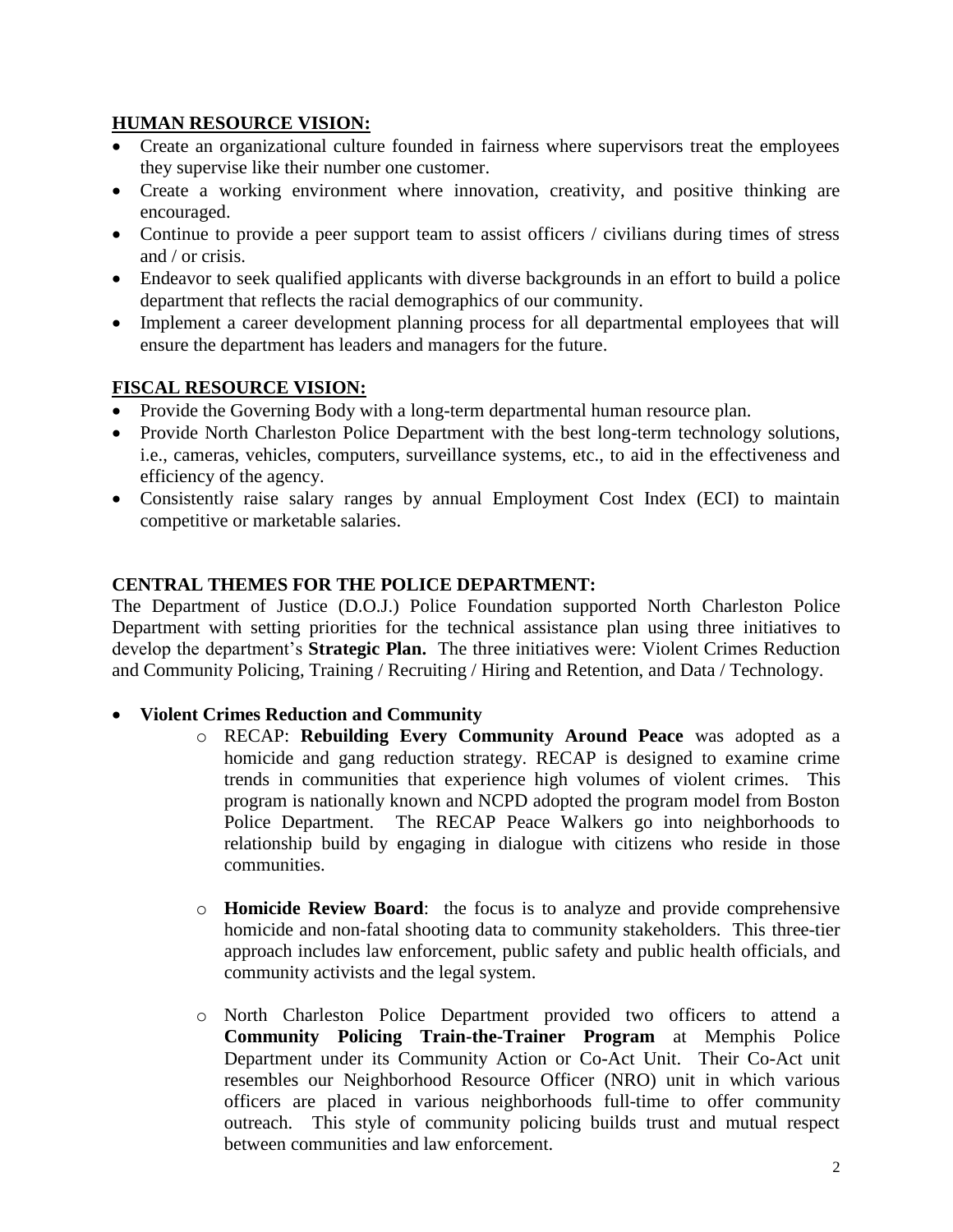- o Community policing models create long lasting partnerships between law enforcement, citizens, and organizations they serve. North Charleston Police Department requested Dr. Stacey Blake-Beard, who is considered a subject expert on **Unconscious Bias-Based Training**. Dr. Beard, a Harvard University professor, trained officers to help them identify potential sources of unconscious bias and provided strategies to reduce its presence.
- o In 2018, The City of North Charleston experienced 22 homicide related deaths. Due to 1/3 of the homicides having been related to retaliation shootings, the NCPD revamped its **Retaliation Incident Reduction Protocol**. The purpose of this protocol is to respond and assess violent crime scenes and its potential of retaliatory violence. Community leaders, support groups, ex-gang members, exconvicts, and coaches who respond to violent scenes and help mediate any concerns, quell any disturbances and broker peace between victims and suspect's family.

#### • **Training / Recruiting / Hiring and Retention**

- o North Charleston Police Department requested first line supervisors receive extensive training. 35 NCPD sergeants received first line supervisors training through the **International Association of Chief of Police (IACP).** This training provided leadership and management skills using a peer-based model. The training was designed to assist law enforcement in developing and achieving individual, organizational, and community goals.
- o The Police Foundation facilitated an on-site visit with a former Boston Police Department Commissioner to work with the **Office of Professional Standards**. This training introduced the NCPD Internal Affairs Unit with two new citizens complaints and transparency of complaint data. The Accreditation Unit received guidance on improving the Use of Force training and policy. NCPD has implemented a citizen's compliment and complaint data portal that can be assessed on the city's website.

#### • **Data and Technology**

- o In April, North Charleston Police Department requested the Police Foundation conduct a community survey. The community survey was implemented and was open to the **public.** NCPD requested feedback to assess strengths and weaknesses in order to formulate a strategic plan.
- o NCPD requested the Police Foundation conduct three internal **police** department surveys. Officers perception of the department, officer safety, and a wellness / technology survey. The survey was conducted to provide valuable insight from our officers / civilians, which will be helpful in the strategic plan.
- o The Police Foundation allowed six members of the North Charleston Police Department to visit Providence Police Department in Rhode Island. Former Chief Dean Esserman along with Providence Command Staff, fully displayed their CompStat 2.5 Model. **Providence Police Department CompStat** biweekly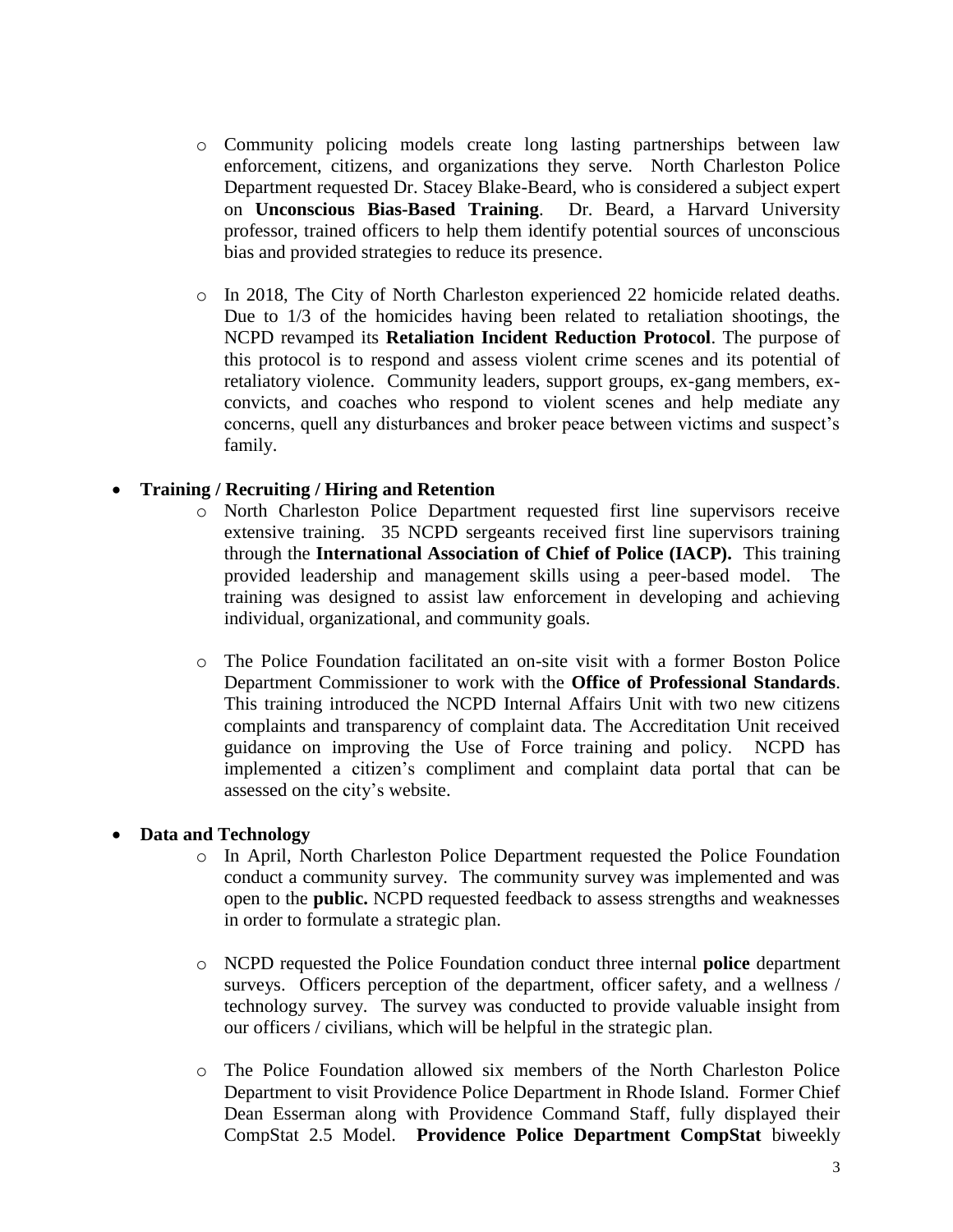meetings evaluates detailed analysis of crimes and their patterns. Its principle is to have a department that is fully integrated into and supported by the community. Their model also observes street outreach programs such as the North Charleston Police Department STAND program.

## **OFFICE OF THE CHIEF OF POLICE GOALS**

#### **Goal #1 - Police Immersion Goal**

**Goal:** To educate newly hired Police Officers about the community for which they serve by immersing them in the many cultures of our great city. This will provide the officers with a better understanding of the diverse backgrounds and history of the residents they are sworn to serve and protect.

**Problem:** The current environment in law enforcement has brought many concerns about the diverse cultures that are represented across the country and how law enforcement interacts with them. To maintain a mutual trust between law enforcement and the community, each new academy graduate will be required to attend a three (3) day program on community immersion as directed by the Training Section.

#### **Strategies:**

- The Immersion Program will be held three times a year and will encompass a three-day program of training. The Training Section will be responsible for organizing and facilitating the program and class of attendees. Each new officer that graduates from the South Carolina Criminal Justice Academy or certified officer that is newly hired will attend the training.
- Organize forums with diverse cultures within the City to include: African American, Hispanic, and Asian heritages. The forums will be held in pre-designated locations away from City Hall such as churches, community centers, or meeting halls. The forums will include both historical and personnel experiences of those in attendance. The Training Section will be responsible for selecting representatives within the community that will lead the discussions and be available to set up future forums.
- Arrangements will be made with local community service groups to interact and assist with their mission in serving the community. Officers will participate in community service work at locations within the City such as SeaCoast Life Center, where food and clothing are distributed. Visits will also be made to local schools where officers will interact with the children. Other projects may include visits to homeless camps / shelters and community clean-up projects.
- On the last day of the program, participants will be given an opportunity to discuss what they learned and whether it gave them insight into the different cultures and beliefs of those within the City we serve. Evaluations of the program will be privately completed by the participants and each will be given an opportunity to provide recommendations as to how the program could improve.

**Measurement:** Successful completion of the program by all newly hired officers of the department. Evaluations will also be reviewed to ensure that officers are receiving insight into the cultures of our community.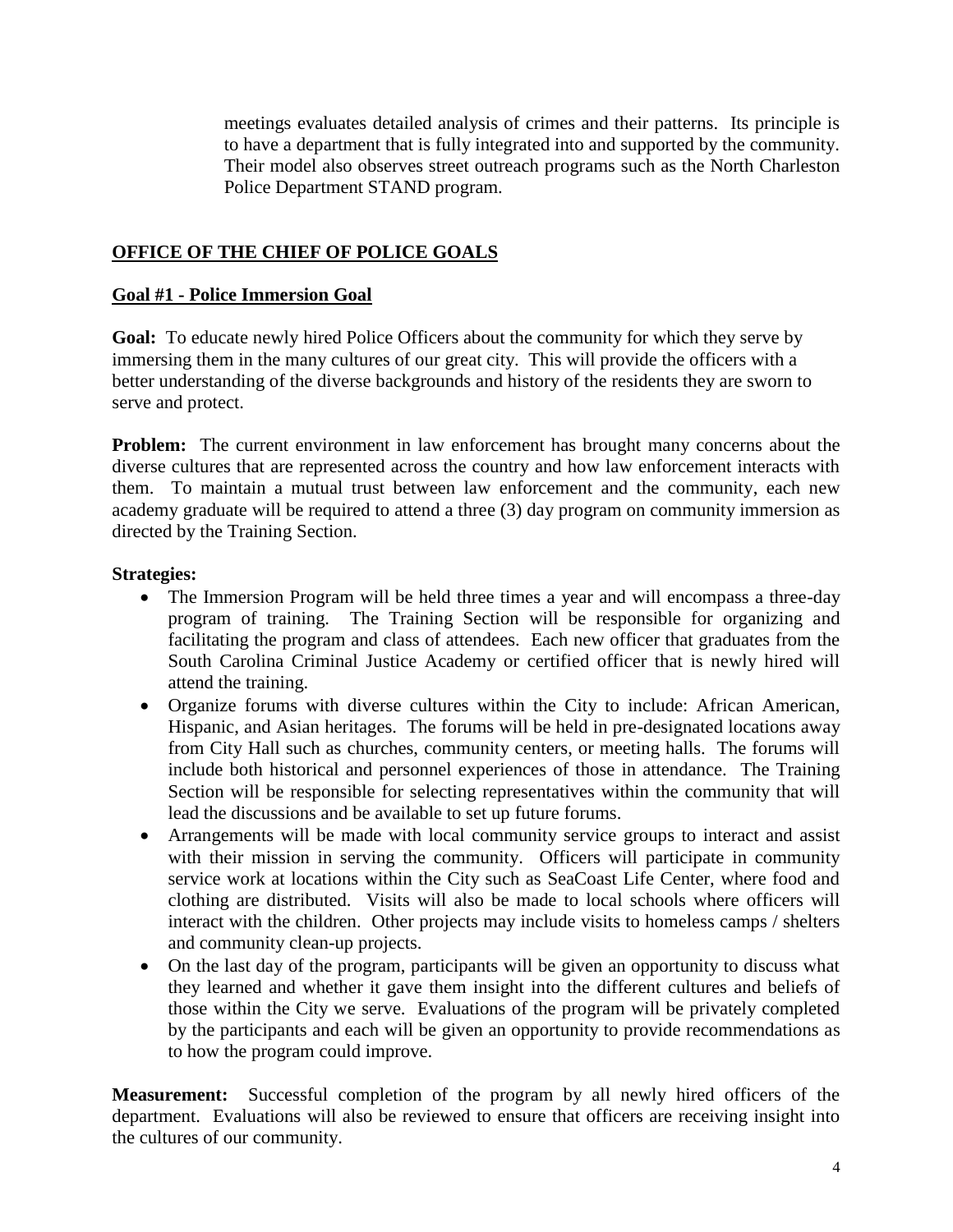**Year of Accomplishment**: 2019 **Assigned to**: Lieutenant Andrew Glover

## **Goal #2 - Citizens Public Safety Academy**

**Goal**: To provide a unique insight to community members who are interested in learning about public safety services that the City of North Charleston offers. The Academy will provide members education through interactive information sessions. Community members with direct involvement with the community or are seeking to become more involved are encouraged to participate. The educational instruction will also include other City services such as the Fire Department and Code Enforcement.

**Problem:** Citizens who live in City of North Charleston are provided public safety services from several departments within the city's organizational structure. These departments deal with public safety concerns that impact everyday citizens in ways that could leave an everlasting impression. Often times, residents are not fully familiar with the operations and duties of public safety personnel, which could cause a lack of understanding. The Citizens Public Safety Academy will help build the bridge between the citizens and public servants.

#### **Strategies**:

- To meet with City of North Charleston Department Head representatives from Code Enforcement, Fire, and Building Department to structure an educational course where citizens will learn and better understand how each department is structured and how they operate.
- Publicize the Academy through Social Media, Broadcast Media, Community Meetings and the City's website.
- Create a Brochure that contains a Referral Form, Course Application, Liability Waiver, Acceptance Letter, and Course Outline.
- Create a Course Evaluation Form and Pre-Academy Survey for feedback before, during, and after each session, from each participant.
- Hold at least two (2) Citizen Public Safety Academies during the calendar year.
- Provide an introductory and graduation T-shirt for each participant.
- Have a formal graduation where each participant will receive his/her course completion certificate in front of the North Charleston Mayor, City Council, and the general public.

**Measurement:** Number of candidates that successfully complete the program.

**Year of Accomplishment:** 2019

**Assigned to:** Major Patrick Nathan, Sgt. Micheal Cardaronella, and the Training Section

# **SPECIAL OPERATIONS DIVISION GOALS**

#### **Goal #1 - Reduce the number of traffic collisions throughout the City of North Charleston**

**Goal:** The reduction of traffic collisions would, in effect, lower the injury rate of the citizens of our community and provide safer roadways. Accident data will be reviewed to establish where the majority of accidents are occurring within the City. Traffic safety education and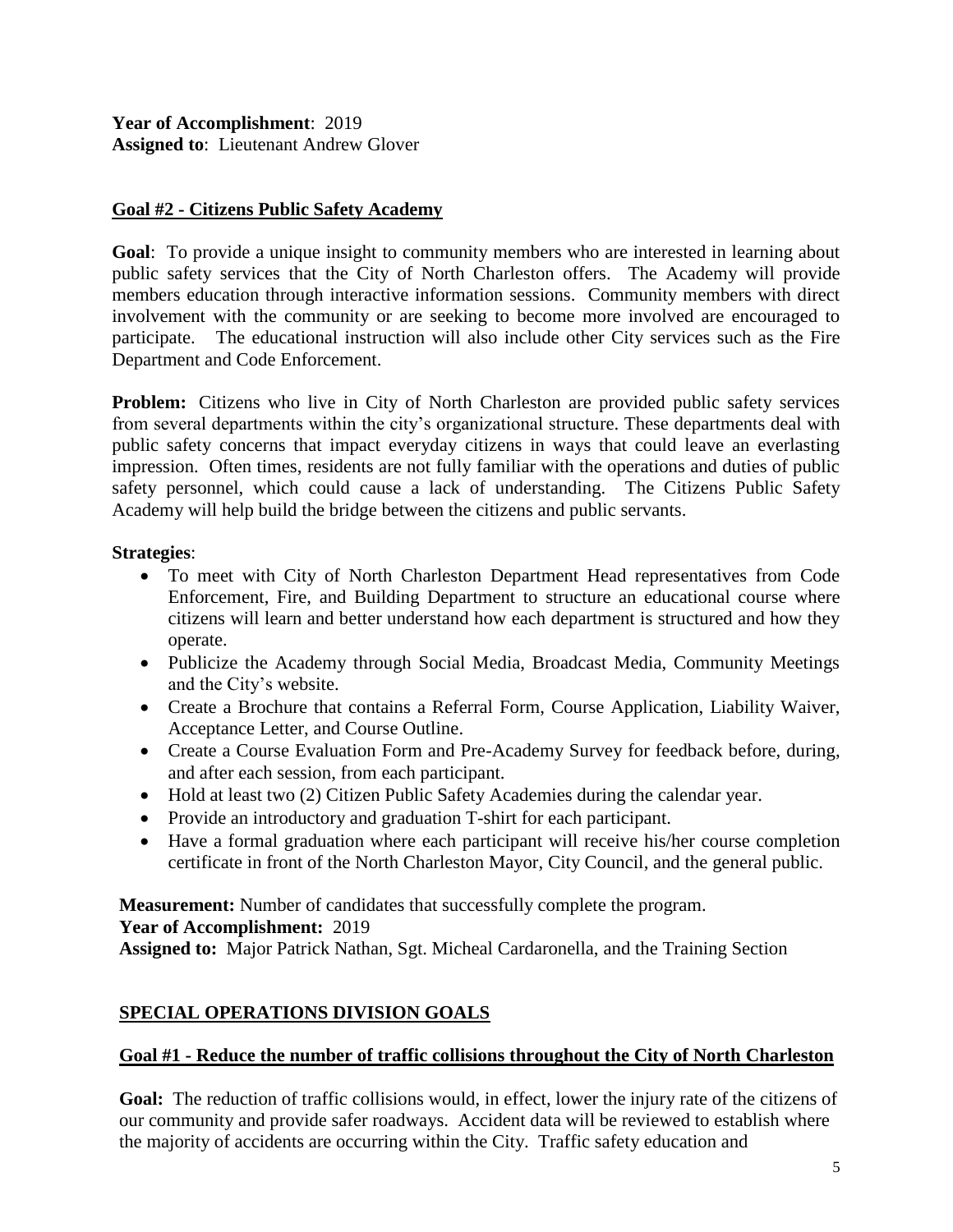enforcement, through both citations and written warnings, will be utilized to gain voluntary compliance of traffic laws at these locations.

**Problem:** Roadways within the jurisdiction of the North Charleston Police Department are some of the most heavily traveled roadways in the State of South Carolina and have many collisions involving motorcycles, motor vehicles, commercial vehicles, pedestrians, and bicyclists. In 2018, the North Charleston Police Department investigated 8,047 traffic collisions, including 1,393 collisions with injuries and 21 fatal collisions.

## **Strategies:**

- Utilizing data, conduct selective enforcement operations in areas identified with a high volume of collisions and/or traffic-related complaints.
- Conduct a city-wide traffic safety campaign focused on defensive driving and bicycle and pedestrian safety.
- Participate in traffic enforcement operations with partner County and State law enforcement agencies.
- Utilize the available media outlets and social media platforms to educate the public on traffic safety.
- Work with other City Departments and State Agencies to improve roadway lighting.
- Develop a detour plan for all major roadways to relieve traffic congestion in the event the roadway is blocked.

**Measurement:** Comparison of the number of collisions from 2018 to 2019 **Year of Accomplishment:** 2019 **Assigned to:** Lieutenant Rick Keys

#### **Goal #2 – Gang Graffiti Removal Program**

**Goal:** The North Charleston Police Department Gang Intervention Unit (GIT) will create and utilize a database to track gang graffiti. All members of the department will assist and be responsible for documenting the graffiti and notifying the GIT Team. The database will be utilized to help identify gang locations and trends. Once the graffiti is documented, the final step is to have the graffiti removed from the location. The GIT Team will work with outside resources such as business owners and the Public Works Department to have the graffiti removed.

**Problem:** One of the key strategies in limiting gang violence is to be proactive in the removal of gang graffiti. Criminal gang activity increases violent crime, property crimes, and quality of life issues. Graffiti is one of the observable examples of the presence of gangs within the City. It serves as ownership symbols for the gangs. The identification of graffiti is a task that needs to be addressed by all members of the department, especially patrol officers who spend the most time on the streets.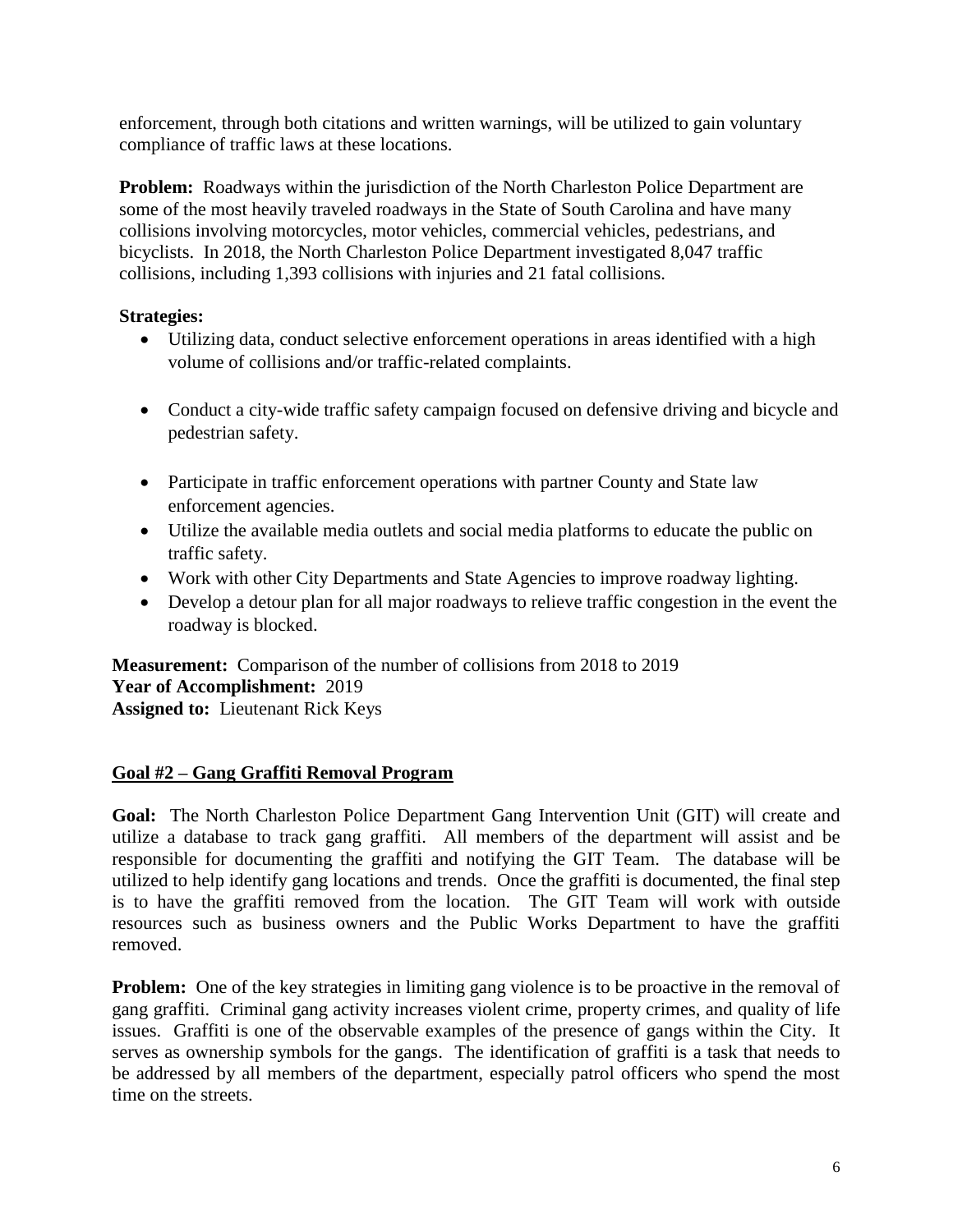#### **Strategies:**

- The GIT Team will develop a database to track graffiti.
- All members of the department will be responsible for documenting gang graffiti. They will take a picture of the graffiti and send it along with the location, date, and time it was observed to the GIT Team.
- The GIT Team will be responsible for the identification and dissemination of information relating to the information inputted into the database.
- If the graffiti is located on City owned property (stop signs, park benches, basketball courts, sidewalks, etc.) an email will be sent to the Public Works Department requesting removal.
- If the graffiti is located on private property (residences, apartment complexes, and businesses) the GIT Team will send the owner a letter asking that they remove the graffiti. A follow-up will also take place if the graffiti has not been removed by the owner in an effort to bring additional resources to have the graffiti removed.

**Measurement:** Creation and input of graffiti entered into database along with the number of graffiti tags removed

**Year of Accomplishment:** 2019 **Assigned to:** Sgt. Ron Lacher

# **PATROL DIVISION GOALS**

## **Goal #1 - Community Roll Calls**

**Goal:** Community Roll Calls have been proven to be effective in building community relations. Community Roll Calls create excellent opportunities for the Police Department to introduce Officers to the communities in which they serve and are assigned. The Roll Calls provide a bridge where both the Officers and Community interact with each other. This leads to future relationships and a working partnership with the community. The goal will be to continue Community Roll Calls into the 2019 calendar year.

**Problem:** The North Charleston Police Department continues to be a very busy department with a large population. All too often, communities are not familiar with the officers that work in their area. Community Roll Calls are utilized as a tool to introduce officers to those in the community that they serve and protect.

#### **Strategies:**

- Have at least three (3) Community Roll Calls within each assigned Bureau.
- Provide a meal and a raffle drawing at each Roll Call.
- Introduce officers that work in the roll call areas to the community.

#### **Measurement:** Number of roll calls conducted and number of community members in attendance **Year of Accomplishment**: 2019

**Assigned to**: Patrol Division Bureau Commanders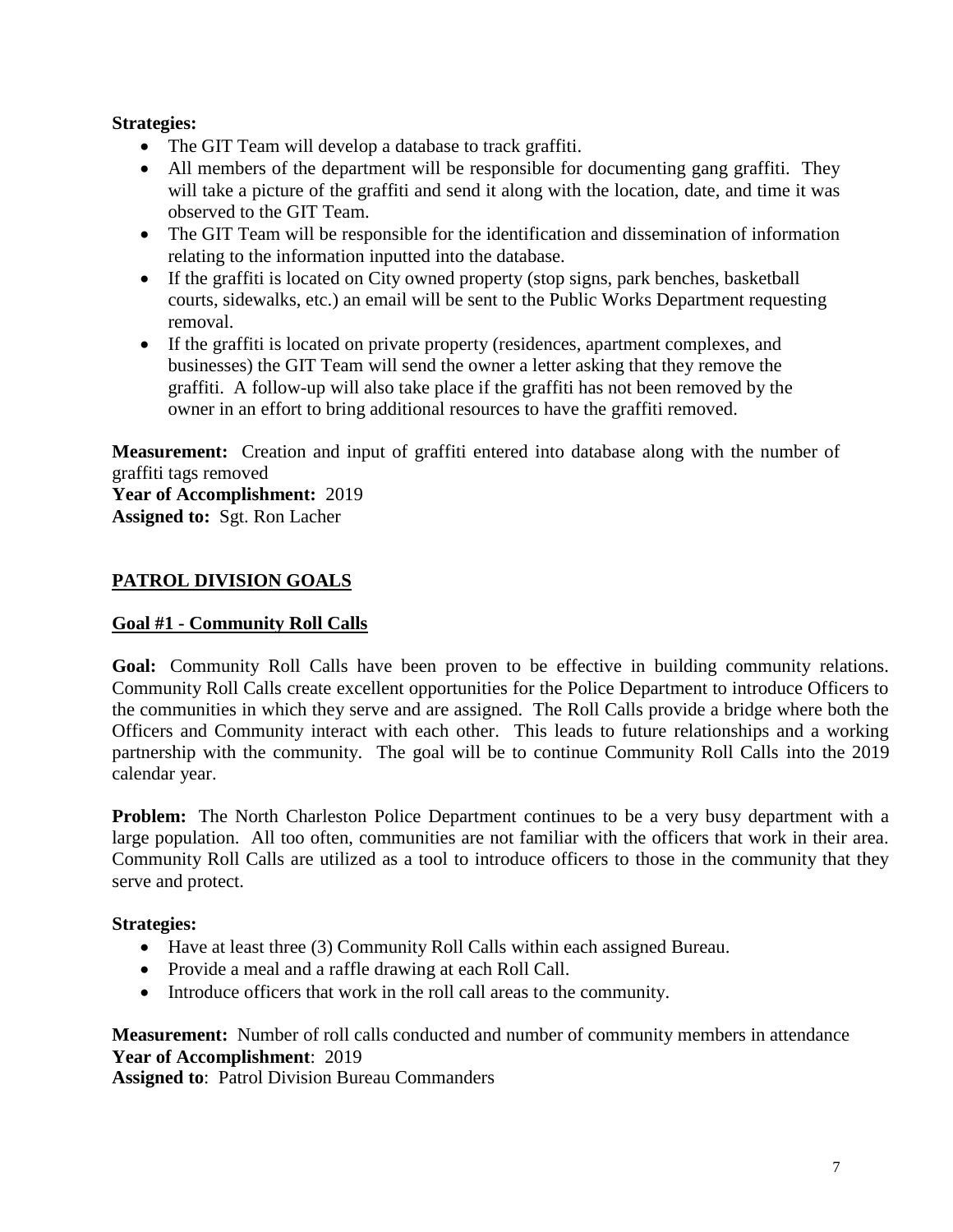# **Goal #2 - Rebuilding Every Community Around Peace (R.E.C.A.P.)**

**Goal:** In 2018, the Department of Justice's collaborate reform technical assistance initiative along with the Police Foundation introduced us to Reverend Jeff Brown and his innovative R.E.C.A.P. Program. The program focuses on utilizing stakeholders throughout the community to walk in groups and provide resources and assistance to those in need out in the community. The agency would like to emulate Reverend Brown's successful program within the City of North Charleston.

**Problem:** The North Charleston Police Department continues to work on the challenge of building and maintaining public trust. Although the department has been practicing community policing for years, the opportunity exists to further enhance and institutionalize community policing strategies with various community partnerships.

**Strategies:**

- Build a coalition between entities such as the police, community organizations, and other faith-based organizations with regards to public safety concerns, particularly areas of high crime.
- Create cultures of trust, with the goal of positive community activism, sharing information and utilizing resources within the coalition.
- Use proven principles and methods to reduce and eventually neutralize the current culture of violence with a culture of peace to promote healthy communities through the coalition.
- The group will start with night walks to address ailments and concerns of citizens, hold memorial services, and provide crisis intervention services.
- Create advanced opportunities that include community forums, gatherings, youth programs, trauma/grief initiatives, and peace campaigns.

**Measurement**: Implementation of the coalition with sustainable members and initiatives. **Year of Accomplishment**: 2019

**Assigned to:** Major Joyce Smith

# **Goal #3 - North Charleston Landlord Association**

**Goal:** Bridge the communication gap and create a working partnership between landlords, property managers, and police.

**Problem:** Currently, the Police Department does not have an organized system of communication with the landlords and property managers within the City. There are many instances where police, landlords, and property managers need to communicate in order to solve crime problems and resolve neighborhood issues. The communication between the landlords and property managers could also improve in an effort to deter non-desirable tenants from jumping from one location to the next.

#### **Strategies:**

• Revitalize the "North Charleston Landlords Association".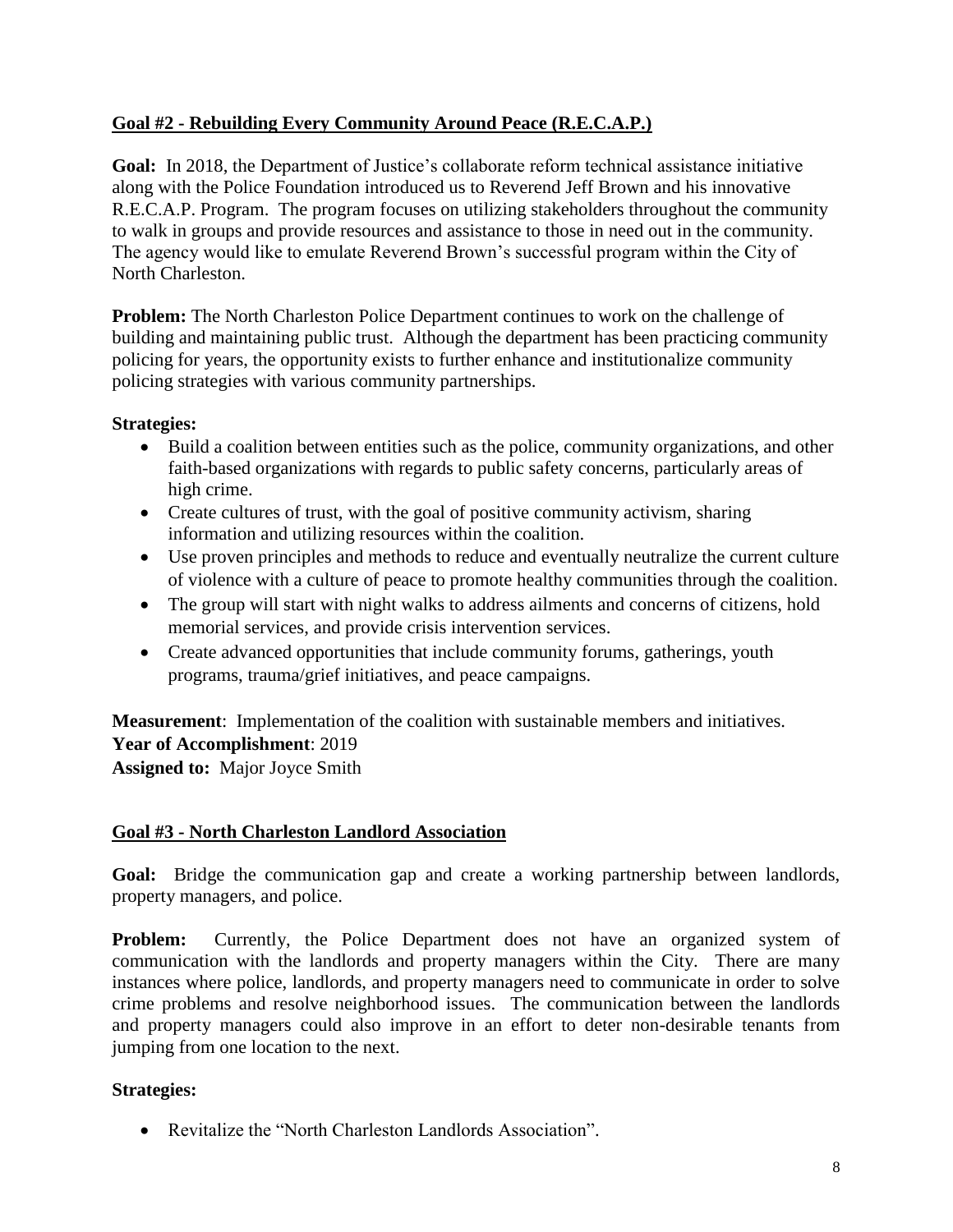- Participate in a scheduled bi-monthly landlord meeting.
- Neighborhood Resource Officers will work with landlords to solve problems related to tenants, appearance of property, criminal activity, applicant screening and evictions.
- During meetings guest speakers will be invited to educate landlords on a variety of topics specific to their properties.
- In an effort to improve communication, and to prevent landlords and property managers from renting to known problematic tenants, create a landlord and property manager network.
- Coordinate with the Crime Prevention / Housing Unit to assist with the association.

**Measurement**: Program implementation and number of association members. **Year of accomplishment**: 2019 **Assigned to**: Lieutenant Mike Aiken

# **INVESTIGATIONS DIVISION GOALS**

## **Goal #1 - Unsolved Homicide Victim's Family Meeting Goal**

Goal: To create a positive relationship with the families of unsolved homicide cases.

**Problem:** All too often, the survivors of homicide victims feel as though their case concerning loved ones is no longer being actively investigated. Communication between the homicide survivors and police often times decreases over time when cases remain unsolved. Research has shown that victims are more critical of police for not keeping them notified, rather than failing to catch the offender(s). Positive communication between the police and victim's family can potentially lead to new information and assist with the healing / recovery process.

#### **Strategies:**

- The Detective Bureau Major will select an unsolved homicide case once per month to review. The Major will include the Case Agent, Case Agent Supervisor, Case Agent Supervisor's Lieutenant, and Forensic Unit. Potential evidence, information, and or leads pertaining to the case will be thoroughly reviewed and investigated.
- The Detective Bureau Major will then schedule a meeting with the victim's family of the unsolved homicide case. All of the Detectives and Supervisors involved in the review of the case will attend the meeting.
- Any and all new information received from the family will be investigated. Business cards will also be given to the family for future communication.
- A brief history of each case reviewed will be forwarded to Crime Stoppers, the department's web site, and TV monitors in City Hall in an effort to bring attention back to the case.
- The Detective Bureau Major will document the progress of the goal on his/her Command Staff Report.

**Measurement:** The goal will be measured by the number of meetings held during the calendar year compared to the previous year of 2018 where seven (7) meetings were held. The goal will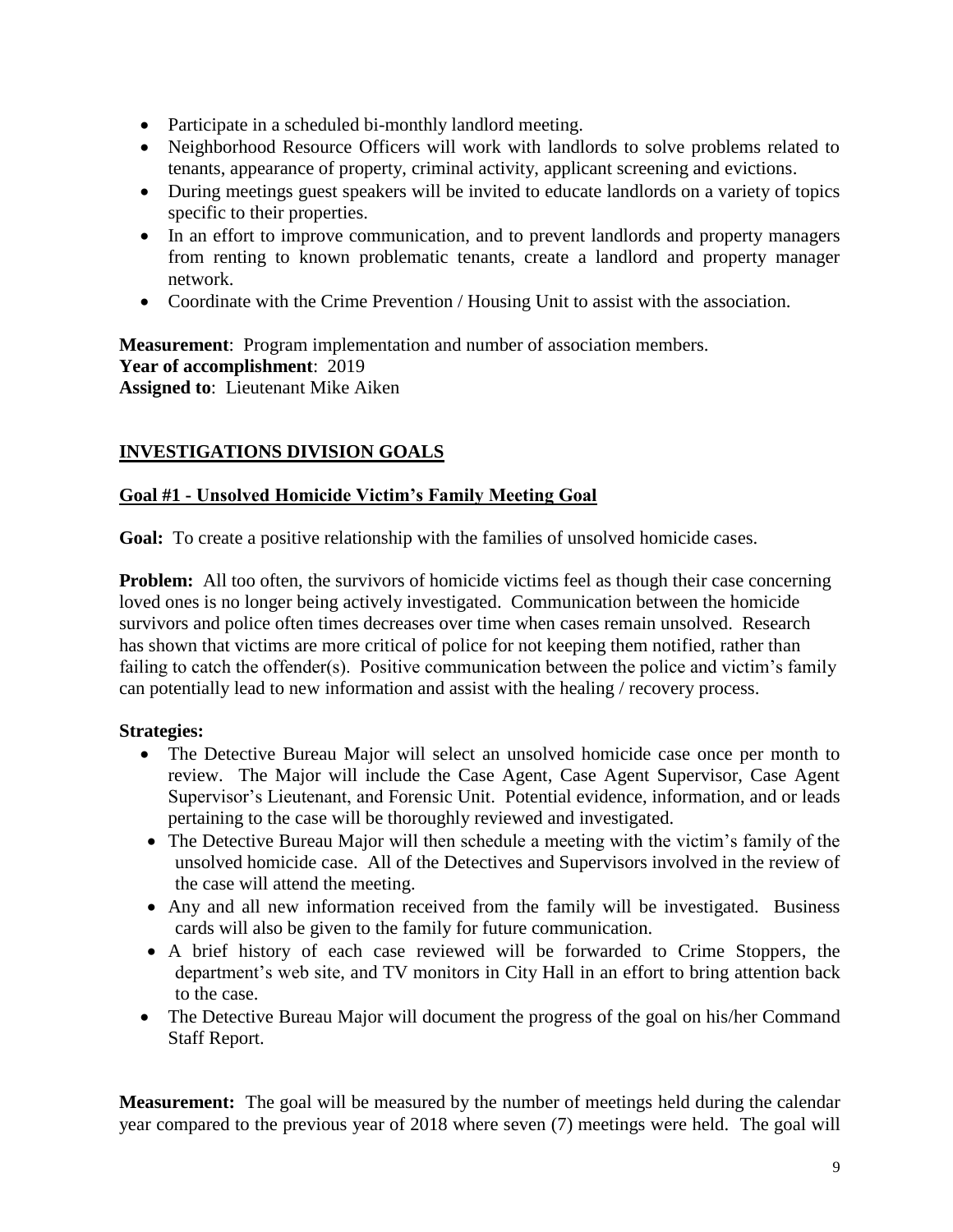also be measured by the communication received from the family concerning potential witnesses or suspects that are developed as a result of the positive interaction with the family. **Year of Accomplishment**: 2019 **Assigned to**: Major Scott Perry

#### **Goal #2 - Investigation Notification Goal**

**Goal:** To create and maintain a victim contact procedure, which will ensure victims of crimes who have filed a report are being contacted by Detectives in a timely manner.

**Problem:** The City of North Charleston Police Department has a numerous amount of cases that need to be followed-up by a Detective. Often, there is a delay in contact between the victim and the Detective assigned to the case. On some occasions, there is no contact at all. This delay or no contact with the victim's family may give victims the perception that their case is being ignored and not investigated. In order to build trust with our community, this negative perception must be corrected.

#### **Strategies:**

- All Sergeants assigned to the Detective Bureau will assign cases within 48 hours excluding holidays and weekends. Detective Bureau Sergeants will review all cases prior to assignment. If a Sergeant reviews a case and learns that all leads have been exhausted, he or she will immediately send the victim a 10-day standard letter to inquire if there is any additional information and to advise the victim that their case will be administratively closed and only re-opened if new leads are acquired. The Sergeant will document this information in Management RMS.
- Once a case is assigned to a Detective, he or she will contact the victim within 24 hours and explain how the case will be investigated. The Detective will also attempt to gain any additional information concerning the case that the victim may have excluded or was not available during the initial contact. If the victim cannot be reached by phone or person, the Detective will mail out a 10-day standard letter to the victim. This will be documented in Management RMS under the assigned case number.
- Roll Call Training will be conducted in an effort to advise Officers, CSOs, and Duty Officers a set time frame of when a victim should receive contact from a Detective. Training Blips will also be utilized so that everyone within the agency has a consistent message concerning the time frame of contact from a Detective.
- Each Detective will be required to check his or her voicemail daily and return all phone calls within 24 hours excluding holidays and weekends. Detectives who are scheduled for Training or out due to Annual Leave and or Sick Leave for more than three (3) days will change their Internal and External voicemail and Automatic Email Reply to advise everyone that they will be out of the office. Also, the supervisor's contact name and number will be provided so that contact can still be made with the Unit while the Detective is out of the office.

**Measurement:** The goal will be measured by monthly audits conducted by the Bureau's Lieutenants. Each assigned Lieutenant in the Detective Bureau will audit twenty (20) cases each month and report his or her findings to the Major of the assigned Bureau. **Year of Accomplishment**: 2019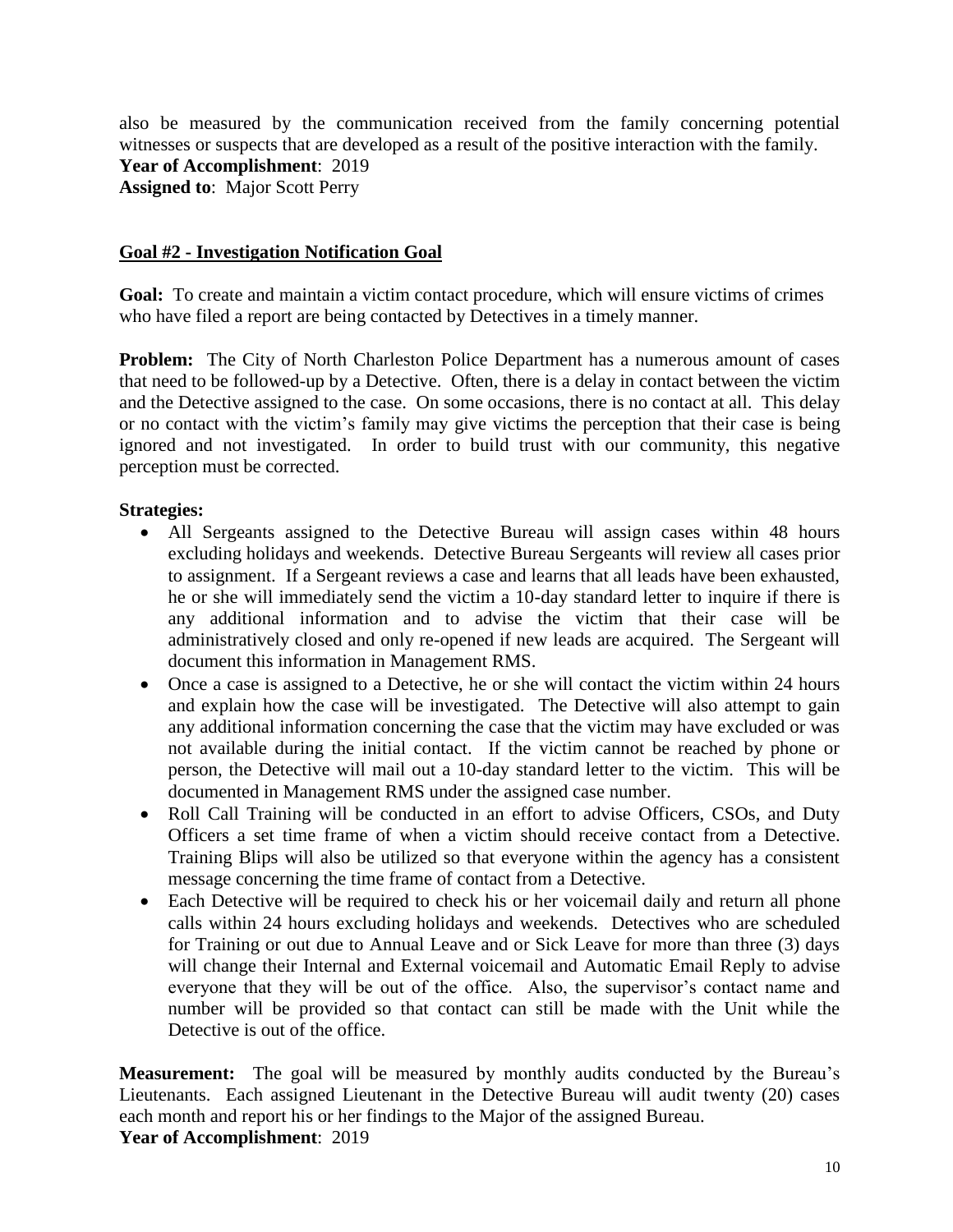**Assigned to**: Lieutenant Victor Buskirk and Lieutenant Al Kuechler

## **Goal #3 – Homicide Review Board**

**Goal:** In 2018, the Department of Justice's collaborate reform technical assistance initiative along with the Police Foundation introduced us to Dr. Mallory O'Brien. Dr. O'Brien worked with the Milwaukee Homicide Review Commission and shared her experiences with us in an effort to form our own Homicide Review Board. The department's goal is to establish and promote a collaborative unsolved homicide review process between law enforcement (Case Agent, Detective Supervisors, Crime Scene and Crime Analysis), Solicitor's Office, Coroner's Office, and Probation Pardon & Parole. The purpose of the homicide review board is to review, analyze, and continue to investigate the unsolved homicides that occur within the City of North Charleston.

**Problem:** Typically, all homicides are worked by the original assigned detective until all known leads have been exhausted and no additional leads are known. Although supervisors review investigations, there is not a formal process where all of the law enforcement personnel who were involved, both internally and externally, are brought together to examine all facets of the investigation and parties involved. This collaborative and open dialogue will assist in the review of all unsolved homicide cases within the department.

#### **Strategies:**

- The Detective Bureau Lieutenants will create a meeting schedule for the reviews and maintain an email list containing the contact information of all members of the Homicide Review Board. The lieutenants will also invite new individuals to join the board. The Homicide Review Board will meet approximately two weeks after any unsolved homicide case. A case synopsis will be sent out to the group for their review prior to the meeting.
- The main purpose of the Homicide Review Board is to review, analyze, and investigate unsolved homicide cases. Each member of the board should spend the necessary time prior to the meeting researching their area of responsibility so that they are prepared to share as much information as possible during the meeting.
- Case agents will be utilized to present the cases during the review. He or she will present the unsolved case and then entertain any questions or concerns that arise from the brief. After the brief, each participating board member will present their gathered information pertaining to the case.
- If a case has been solved that was previously reviewed by the board, the Detective Bureau Lieutenant(s) will provide a brief update on the progress and eventual conclusion of the unsolved case.

**Measurement:** The goal will be measured by participation and number of meetings conducted. The goal will also be measured by the cases resolved because of the review process. **Year of Accomplishment**: 2019

**Assigned to**: Major Scott Perry, Lieutenant Victor Buskirk, and Lieutenant Al Kuechler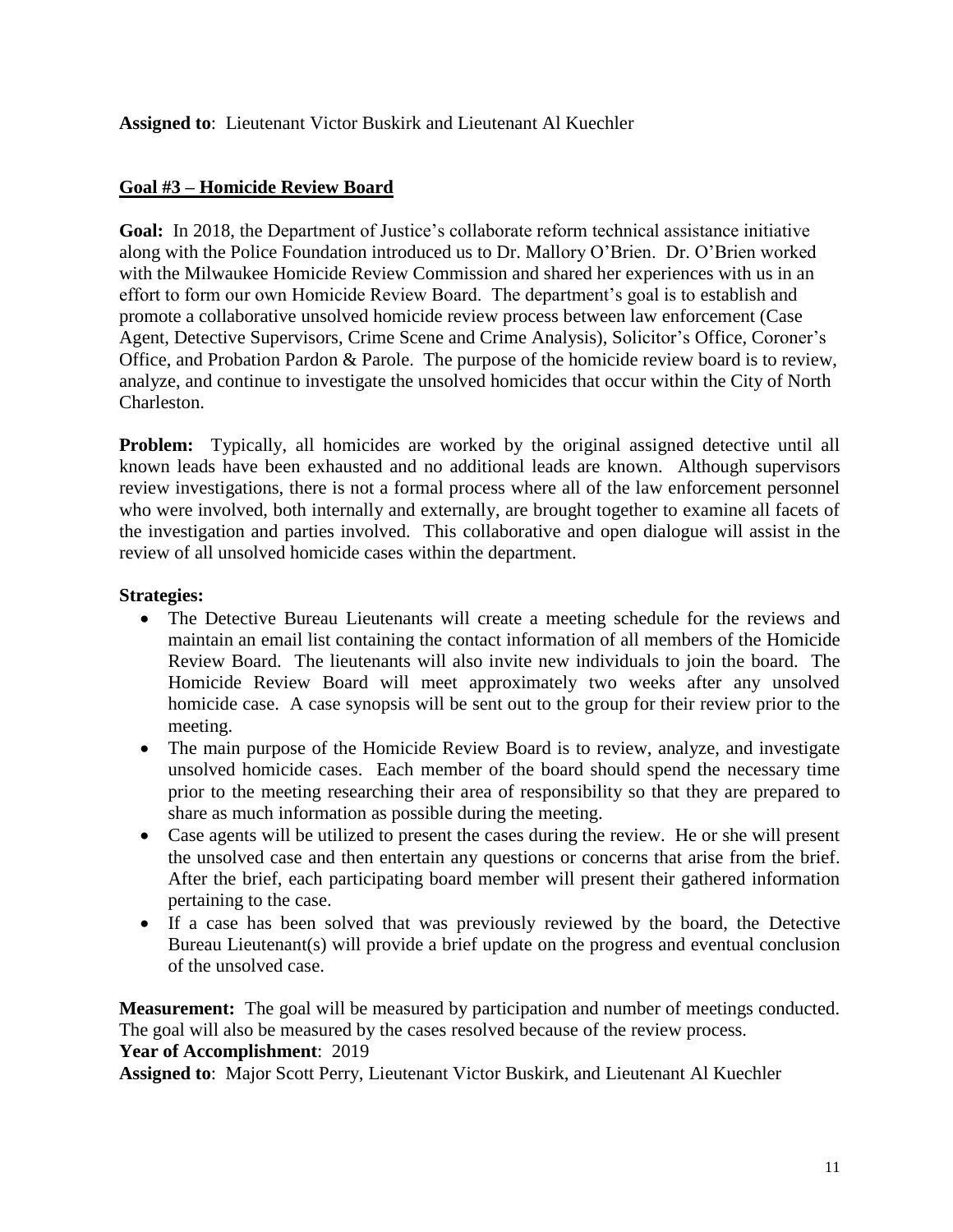#### **Goal #4 - Principal Partnership Goal**

**Goal:** To improve the relationship and partnership between the local school principals and City of North Charleston Police Department.

**Problem:** The City of North Charleston has pledged and has provided a law enforcement presence at every school within its jurisdiction. In order to have a more effective impact, the lines of communication between the Principals for each school and the Special Investigative Bureau Commander are critical. Implementation of this goal will help assure that the Special Investigative Bureau Commander has met and is familiar with the leadership of every school within the City. These interactions will maintain a positive working relationship between the schools and the department.

#### **Strategies:**

- The Special Investigative Bureau Commander will make contact with the Principal to arrange an in-person meeting with both the Principal and Assistant Principal at each school. All of the meetings will take place at the schools. The meetings will be designed to establish a direct line of communication between the Bureau Commander and the Principals of each school.
- The Bureau Commander will ensure that both the Principal and Assistant Principal receive the Bureau Commander's Business Card and that each visit is documented on the monthly Command Staff Report.
- The Bureau Commander will make at least one unannounced visit to the school after the initial visit to meet with the Principal and Assistant Principal. This will ensure a continued relationship with the leadership of the school and will maintain open communication on the performance of the assigned School Resource Officer.

**Measurement:** The Bureau Commander will document monthly progress towards attainment of the goal in his Command Staff Report. The goal will be measured by the number of school visits as well as the relationships that are formed as a result of the goal.

**Year of Accomplishment:** 2019

**Assigned:** Captain James Hill

#### **Goal #5 - Outstanding Warrant Service**

**Goal:** Every effort is made through the practice of community policing to have the same officers work in the same areas in an effort to know the community and residents they serve. The goal would be to distribute warrants to officers in the Patrol Division who work in the same geographic location as those that are wanted in an effort that they can locate them and serve the outstanding warrants.

**Problem:** Many subjects residing in the City of North Charleston are wanted on outstanding warrants. The Warrants Unit is responsible for bond hearings and the pick-up and transport of prisoners wanted in other jurisdictions. The unit does not have the manpower or necessary time to serve local warrants at the pace that is needed. Many of the individuals committing crime in the City have outstanding warrants and an effort to serve these warrants would eventually lower the crime rate in the City of North Charleston.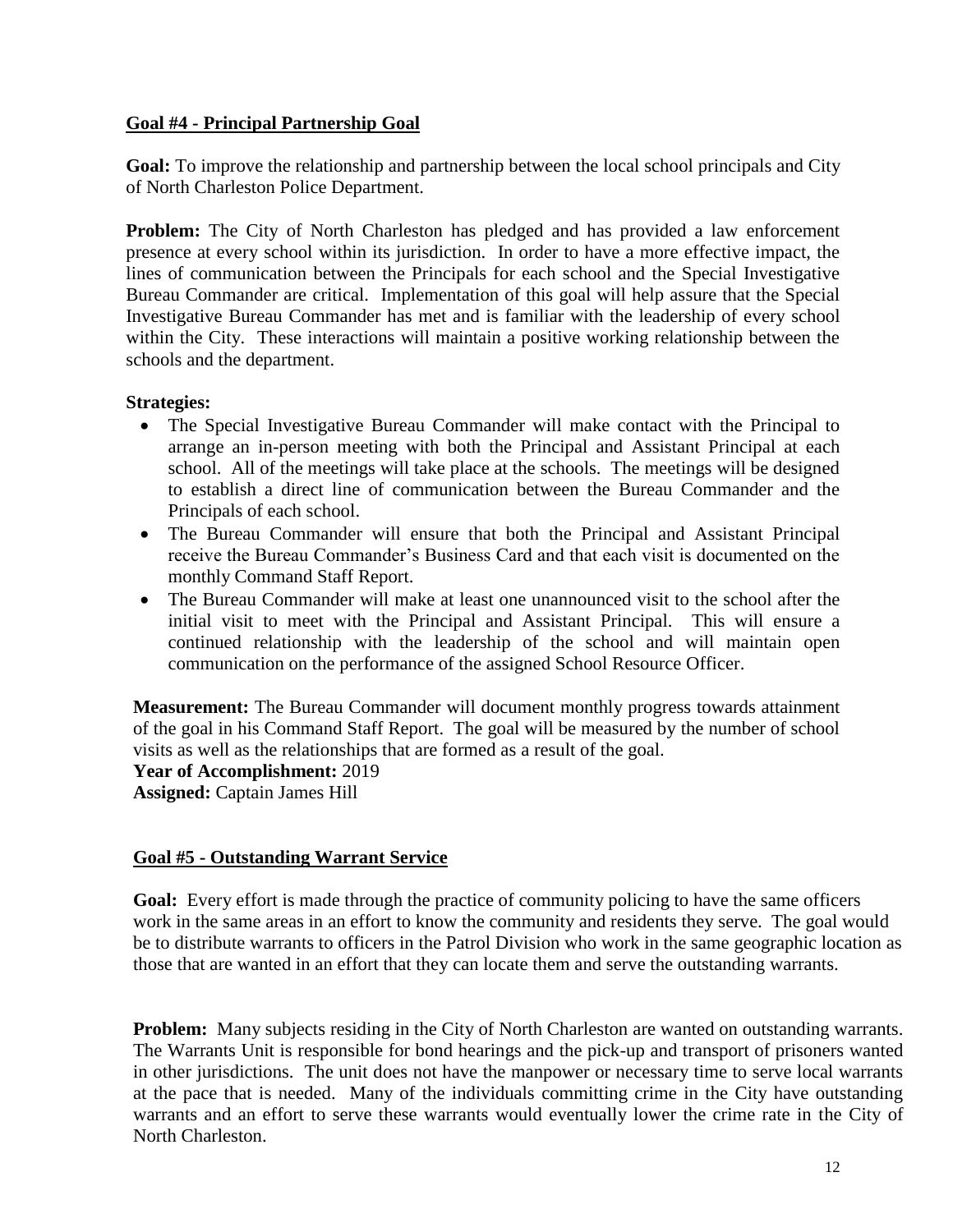#### **Strategies:**

- The Warrant Unit will conduct monthly operations where officers are assigned copies of outstanding warrants for a period of two weeks. Officers from the day and evening shifts will be assigned outstanding warrants that have addresses within their assigned patrol area. The officer during their tour of duty will attempt to make contact and serve the warrants.
- The Warrant Unit will work closely with other law enforcement agencies in an effort to retrieve warrants that need to be served for subjects residing in North Charleston. This would include officers being assigned to locate and serve warrants on subjects wanted by Probation and Parole and help serve Juvenile Pick-up Orders from Charleston County Sheriff's Office.
- The Warrant Unit will work closely with the North Charleston Municipal Court so that officers have a better chance of serving warrants in a timely manner.
- The Warrant Unit will provide roll-call training to officers of the Patrol Division in an effort to educate them as to the latest strategies that other officers have used that are effective in locating subjects that have outstanding warrants.
- The Warrant Unit will research and educate officers as to the latest informational systems which would assist officers in verifying and locating potential addresses of subjects that have outstanding warrants.

**Measurement:** The number of warrants served by officers compared to previous year **Year of Accomplishment**: 2019

**Assigned to**: Lieutenant Del Hardee, Sgt. Craig McAlhaney, and Officer James Roberts

## **ADMINISTRATIVE SERVICES DIVISION**

#### **Goal #1 - Camera Registration Program**

**Goal:** The North Charleston Police Department's Camera Registration Program is designed to deter crime and promote public safety through a collaboration between the department and the residents/businesses of the City of North Charleston. The department would offer an opportunity for citizens to voluntarily register their security cameras with the department. By registering the cameras, a network of possible "eye" witnesses could be added as a tool for the department to use in reducing crime in our neighborhoods. This database will only be used by the North Charleston Police Department to contact the camera owner if a crime is being reported in their area. The department nor its personnel would have direct access to the registered systems.

**Problem:** Many crimes of opportunity are committed when there are few people around to witness it. This is especially true in vehicle break-ins, robberies and other crimes which plague the community. Improvements in technology have led several citizens and businesses to install video cameras for home and business security. These cameras have been beneficial in capturing video of suspects and other key information related to the crimes. Unless the police know about these camera locations in advance (or the owner volunteers the video) the investigator must go door to door and ask about any cameras. This time consuming and laborintensive effort could be assisted by the goal.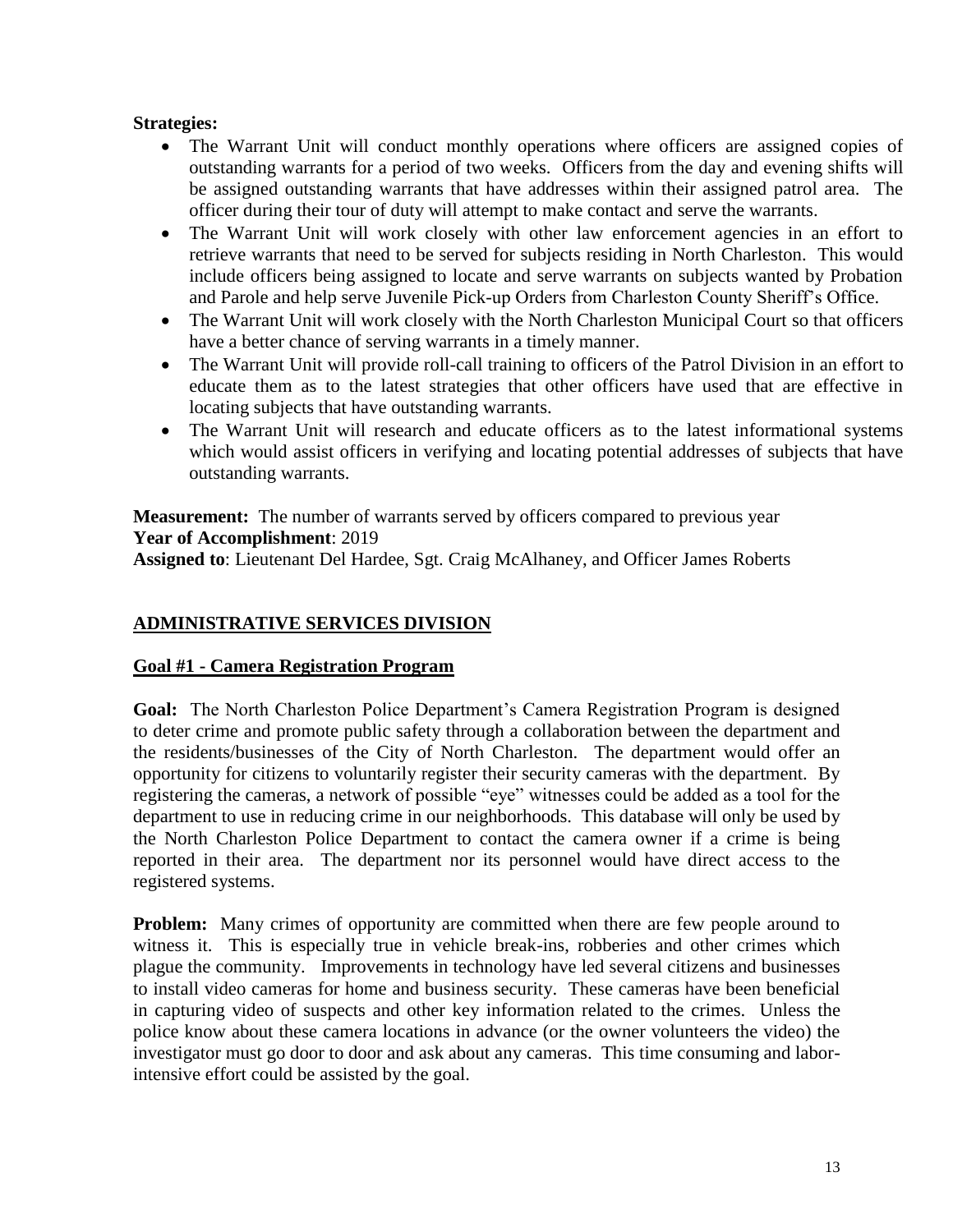#### **Strategies:**

- Distribute information on the Camera Registration Program at Neighborhood Association meetings and encourage willing citizens to register their cameras via the web page.
- Develop a GIS shapefile that shows the location of the registered cameras so that it could be viewed by personnel when investigating crimes in a neighborhood.
- Create accounts for the necessary department personnel who would benefit from the information.
- Utilize the Camera Registration Program in an effort to help identify suspects and solve crimes within the City of North Charleston.

**Measurement:** Implementation of the program and number of successful registrations. **Year of Accomplishment**: 2019 **Assigned to:** Deputy Chief Karen Cordray

#### **Goal #2 – Expand the Cops Athletic Program (C.A.P.)**

**Goal:** The goal of C.A.P. is to provide an opportunity for school age children to build positive relationships with police. C.A.P. offers youth the opportunity to interact with police officers in a positive setting, outside their traditional roles. Although there are many youth programs available in North Charleston, the Cops Athletic Program provides support to youth that are unable to secure transportation and funds to participate in these activities.

**Problem:** In an effort to improve community relations with the community, the C.A.P. was established in 2014. The department recognized that some youth from challenged economic areas did not have the means of transportation or funds available for sports equipment. The department offered a solution to this concern and is now expanding beyond sporting events to ensure that other youth who aren't interested in sports have access to other programs offered by C.A.P's.

#### **Strategies:**

- To continue to expand the North Charleston C.A.P. by adding other athletic events and programs to reach a larger population of youth. Girls powder-puff football and boys' basketball have been very successful over the years and now the program would like to bring other sports in such as soccer and tri-athletics.
- To continue to expand C.A.P. activities offered by adding non-athletic events and programs. This allows students who lack the physical ability to actively participate an option for other programs. C.A.P. has successfully held spelling bees, essay and art contests, double-dutch, step/dance competitions, and an oratory contest. New programs considered are a Chess Club and a Science, Technology, Engineering, and Mathematics (S.T.E.M.) program.
- To introduce and expose C.A.P. participants to job training programs, which will further their education and teach life skills. These programs will include, but are not limited to, educational workshops, tutoring, job training workshops, and resume